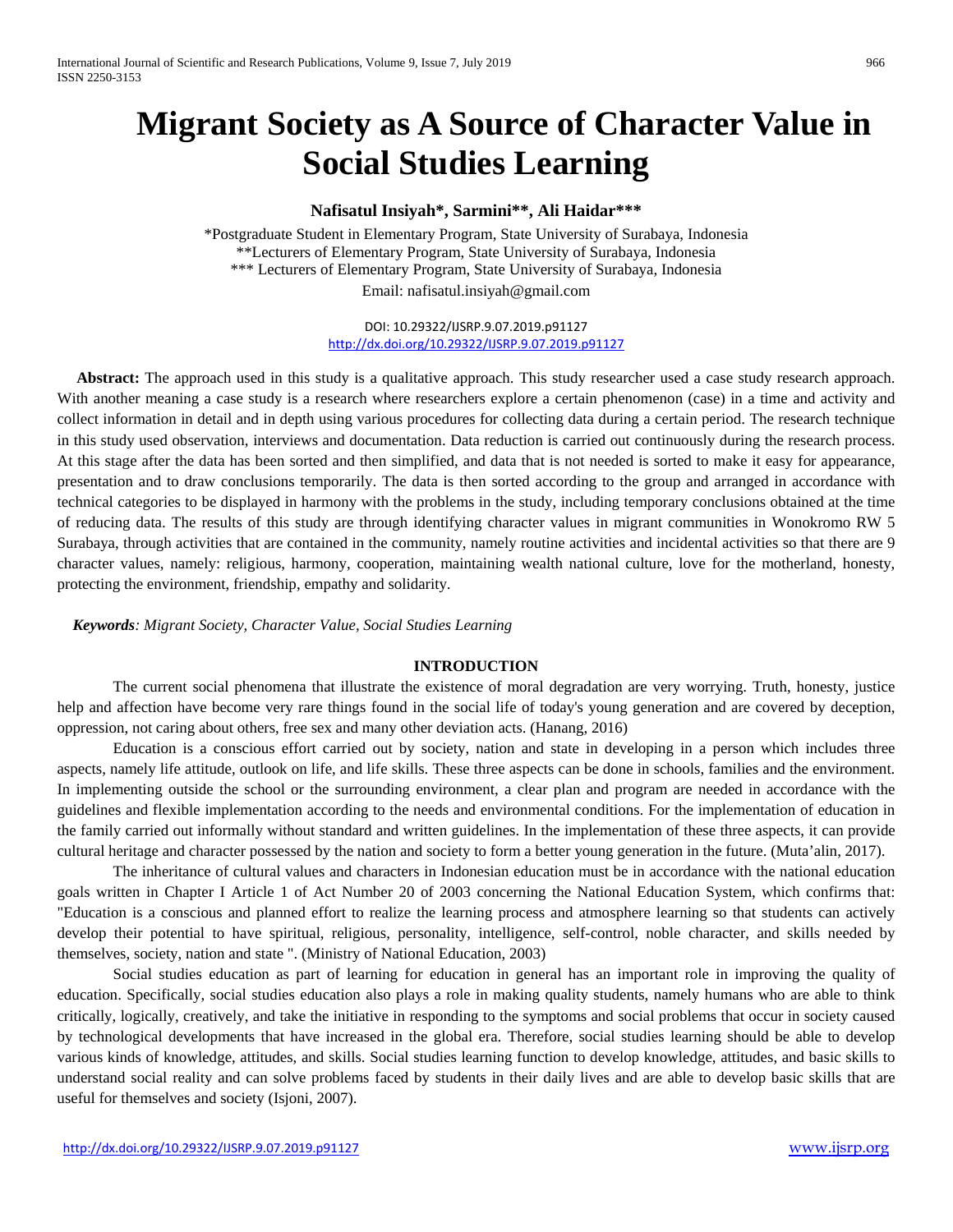The problem faced in social studies learning in schools is the lack of motivation in learning both teachers and students, where it has been embedded that social studies are memorization lessons, meaningless and boring, without a thing that can be directly felt by students. From problems like this a teacher must give something meaningful to the students.

Teachers in using learning resources must pay attention to certain criteria or guidelines to choose appropriate learning resources. This is so that the learning resources that have been chosen are appropriate and in accordance with the learning objectives, and if applied in learning (Pratowo, 2012).

The study in this research is also an attempt to fulfill the objectives of Social Sciences. According to *The Multi Consortium of Performance Based Teacher Education* in the United States in 1973, the objectives of Social Sciences Education are as follows (Gunawan, 2011): 1) Understanding and being able to use several structures from a discipline or interdisciplinary to be used as new data analysis material, 2) Knowing and being able to apply important social science concepts, generalizations, and theories to new situations and data, 3) Having skills in problem solving, apply it as a research technique and evaluation of information, 4) Able to use a higher way of thinking in accordance with the goals and assignments he gets.

Based on the objectives of the Social Studies Education described above, the researcher must be able to understand the basic concepts of the social sciences, then integrate these concepts through a multidisciplinary approach to obtain a holistic understanding of a phenomenon or problem problems that exist in the community. In relation to the topic of this research, the researcher will make the activities contained in the community a source of value that can be integrated into learning.

The community is a study that can be used as a source of social studies learning in schools. Social studies subjects are designed to develop knowledge, understanding and ability to analyze conditions and social problems that occur in society in entering dynamic community life. Social studies subjects are arranged in a comprehensive, systematic and integrated manner in the learning process and what is expected is success in life in society. With the use of learning resources it is expected that students will gain understanding.

The community who came in RW 5 in Wonokromo village had different cultures and characteristics so that the plurality was seen in their daily lifestyle and language. However, the differences in the community can blend and influence each other in the local general cultural atmosphere. People who come in the area are Madurese, Javanese and Sundanese people.

Pluralism is spread in various Wonokromo regions, especially in RW 5. They have long lived side by side and interacted with each other by using local general culture so that the creation of togetherness and harmony in a multicultural society. This is in accordance with the opinion of Soekanto (1990) is the result of good social interaction and dynamic social relations between communities both between relationships between individuals, groups and between individuals and groups.

Therefore, the researcher will see and analyze how the pattern of interaction between one community and the other community and how the implementation of community activities in the area, so that the researcher will identify what character values appear in the activities in the kelurahan Wonokromo RW 5.

### **METHOD**

The approach used in this study is a qualitative approach. Bogdan and Taylor (in Moleong, 2009) define qualitative methods as research procedures that produce descriptive data in the form of oral from people and written words and behavior that can be observed. In this research, researchers used a case study research approach. Case study research according to John W. Creswell in his book Qualitative Inquiry and Research Design: Choosing among Five Traditions that a case study is an exploration of a system that is bound or a case from time to time through in-depth data collection and involving various rich sources of information in a context.

In determining the research subject, the researcher used the Purposive sampling method, because not all samples or research subjects had criteria according to what the author had determined. In the method of determining this sample the researcher made the subject of the study, namely the person who was considered the most knowledgeable or the most powerful, could be a public figure or an official. So that people can make it easier to get information on the social situation to be studied.

Data collection techniques in this study are: 1) Observations in this study there are two, namely initial observations conducted by researchers in determining the initial stages in research and researchers can determine what steps should be taken when starting to enter the real research. The second observation is observation when the researcher starts collecting data, which is about location settings, research subjects and the situation of migrant people, how they interact with others and how they live their daily lives so that a character emerges in society. 2) Interviews are used as data collection relating to the formulation of the problem in the study, which is to gather information about the life and activities found in migrant communities in Wonokromo RW 5 Surabaya. In the interview process, researchers place themselves as friends so that they can convey information naturally without any pressure or coercion. The interview used in this study was unstructured interviews. 3) Review documents, namely reviewing: literature on research on migrant communities, official documents in relation to character values in migrant communities, junior high school social